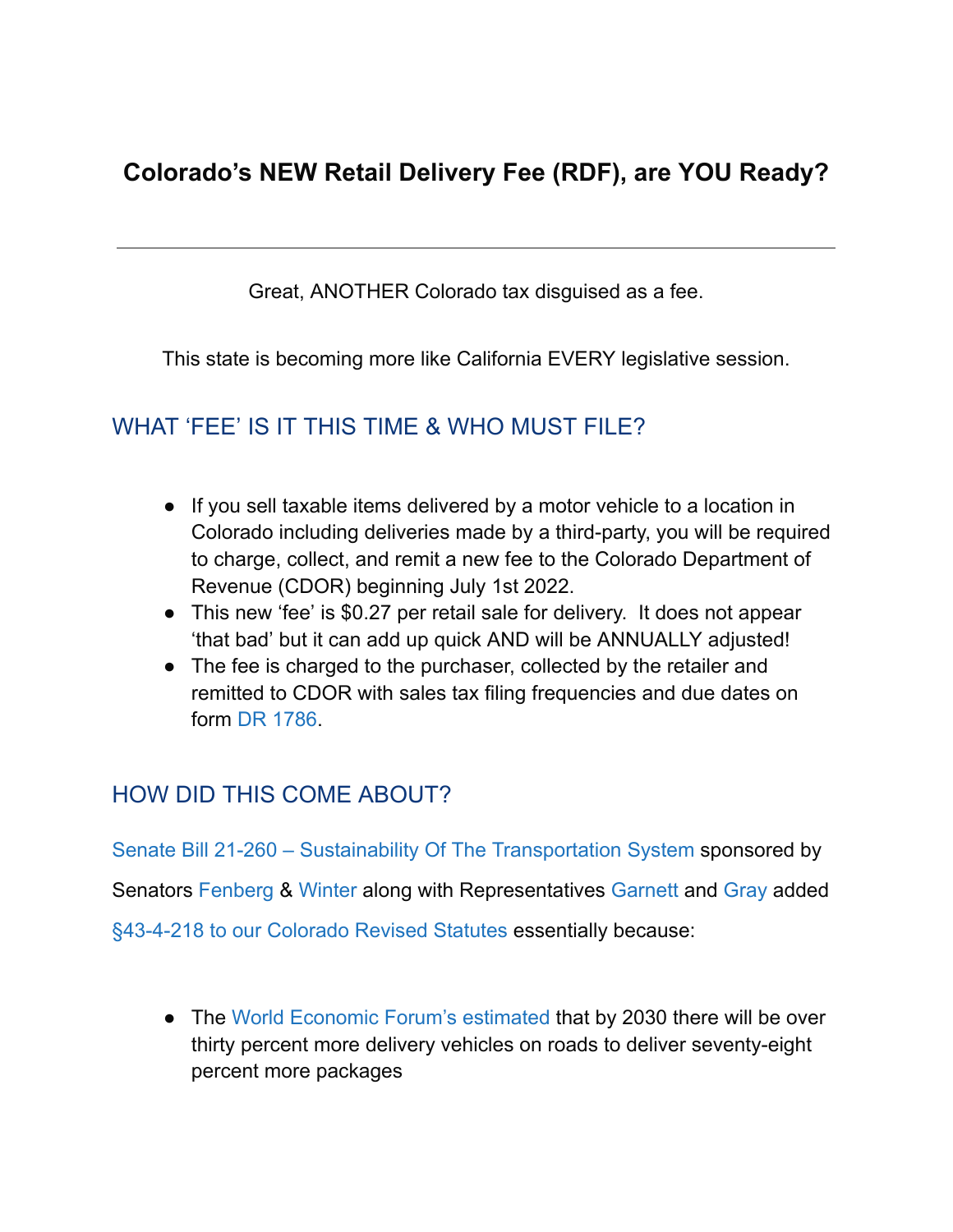● This increased traffic congestion will accelerate the deterioration of Colorado's surface transportation system infrastructure.

It is hard for this 2008 Colorado transplant to disagree with these observations.

### WHAT YOU MUST DO BEFORE STARTING JULY 1 2022

- Charge customers on delivery orders
- **List separately on the receipt or invoice the "Retail Delivery Fee"**
- File the RDF return and remit fees to CDOR with the same frequency and due dates as your sales tax filings.
- A return is required to be filed each period, **even if there are no fees to report.**
- Only one return is required per tax account (sales tax or retailer's use), regardless of the number of sites

#### WHEN TO FILE:

Returns are generally filed on a monthly basis and must be filed on or before the 20th day of the month following each reporting period. Retailers permitted to file state sales or use tax returns on a quarterly, annual, or other basis will file the retail delivery fee return on the same schedule.

#### HOW TO FILE

Retailers are encouraged to file form DR [1786](https://tax.colorado.gov/sites/tax/files/documents/DR1786_06-2022.pdf) and remit the retail delivery fee through [Revenue](https://www.colorado.gov/revenueonline/_/) Online and simultaneously make payment.

Retailers can also file a paper return by mailing it with payment to: Colorado Department of Revenue, Denver, CO 80261-0009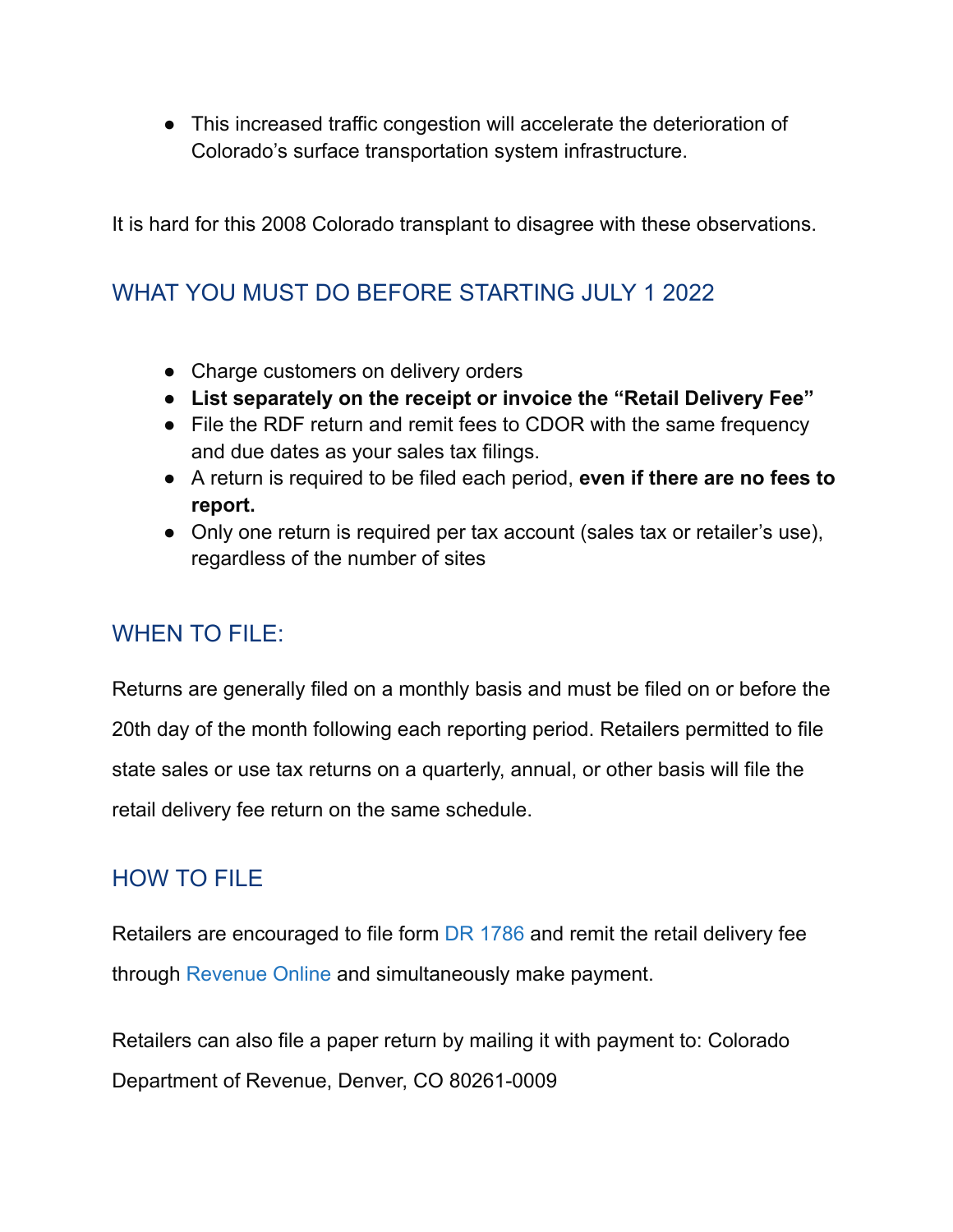- Include your phone number and email to ensure processing of your return.
- Of course retain a copy of the return for your records.

### **REGISTRATION**

Taxpayers impacted include anyone who ships anything subject to Colorado Sales Tax inside Colorado delivered by motor vehicle including online sales and business to business retail sales. Wholesale sales are exempted.

Taxpayers with an active sales tax account, a retailer license, and any sales tax liability reported after January 1, 2021, will be **automatically registered for an RDF account by July 1, 2022**. Additionally, any open out-of-state retailers or retailer's use account holders will be automatically registered for an RDF account. There is NO registration fee or additional licensure required.

#### *There is NO opting out of the automatic registration.*

IF you are new to Colorado and open account after July 1, 2022, you will be REQUIRED to register through **[Revenue](https://r20.rs6.net/tn.jsp?f=001lvuVJfC2La9w0SCUItiDXZhr-JRzUeIYV-tdmOAkp_ABUye9AeSPVn0S6cWUN0y8l7aCZDCKx5b9058-mGIDNJwm48ieQp9znXIdQWWfm2W5agxHDzB0BU4E22jGPBD1RA5FIIFPxlDW5AgjE6ew56uggrpIQ9Yl&c=dH1duB8mxHg-sZnOO_Ccc9q9guWCvDql4_rvB4TND-F7pJw_ZP_iQg==&ch=IvIKKrLEyl_5bYIuYtD3U6eh-fWGII1K6ks1Y3Fq-dN83yjHmZvPkw==) Online** or by:

- Filing the Retail Delivery Fee Return, form DR 1786 not developed as of this posting
- Submitting form CR [0100AP](https://tax.colorado.gov/sites/tax/files/CR0100AP_11-2020.pdf)